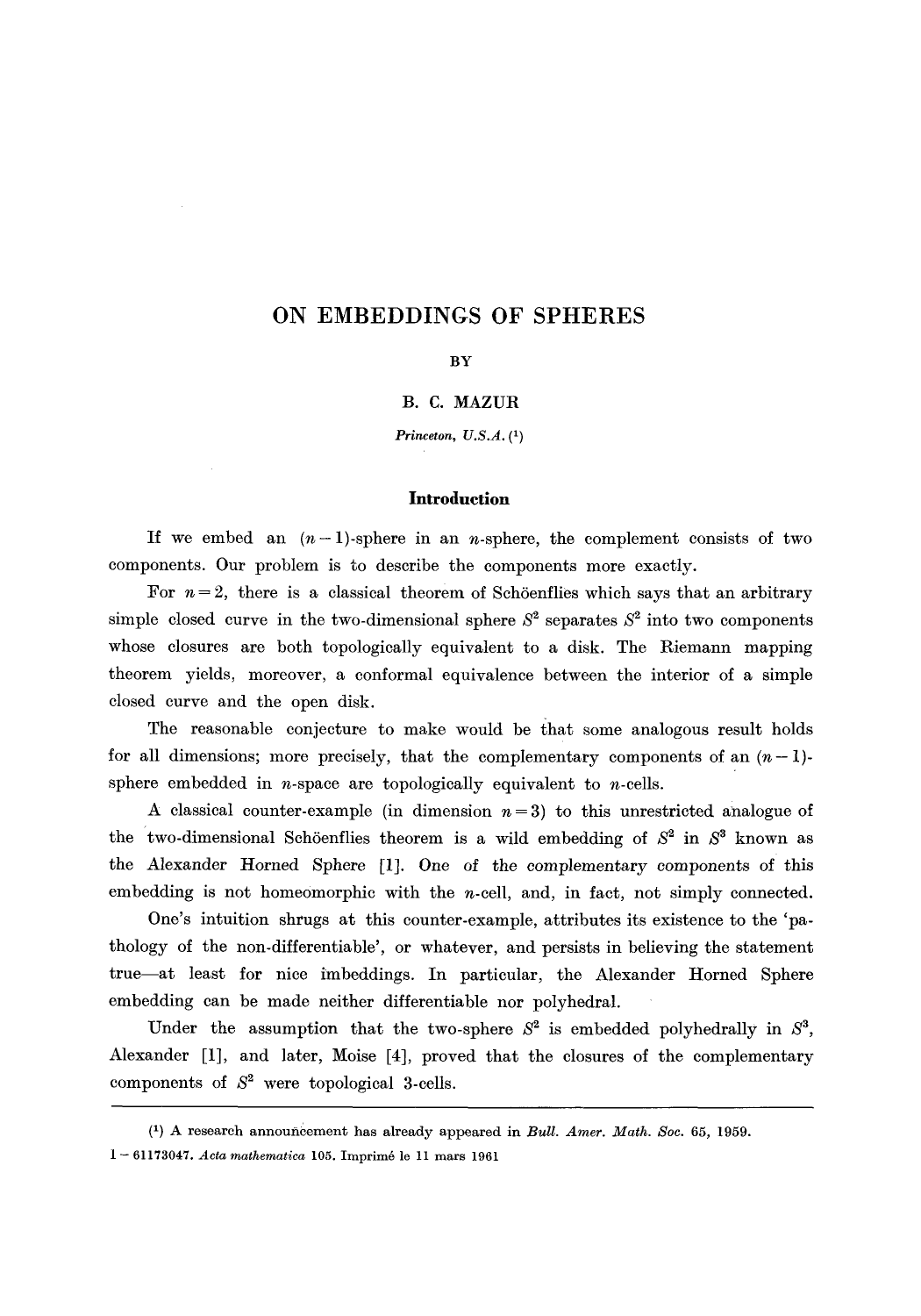My aim is to prove that if  $S^{n-1}$  is embedded nicely in  $S^n$ , the closure of the complementary components are n-cells. The word "nicely" is defined in section 1, and it includes the class of differentiable embeddings as a special case. However, it is yet unknown whether the class of polyhedral embeddings is also included as a subclass of nice embeddings.

The main theorem is proved in section 2. A corollary, the Open Star Theorem, is given in the last section. It states that the open star of a vertex in a triangulated manifold is homeomorphic with Euclidean  $n$ -space. This is a weak partial result towards what is known as the Sphere Problem. The Sphere Problem asks whether or not the closed star of a vertex in a triangulated manifold is combinatorially equivalent to a closed n-cell,  $I<sup>n</sup>$ . It is not known yet whether the closed star is even topologically equivalent to  $I^n$ .

I am thankful to Professor R. H. Bing, Professor Ralph Fox, and John Stallings for suggestions yielding improvements in the presentation of the proof of the main theorem.

## **1. Section of terminology**

The Euclidean n-space, or the Cartesian product of n copies of the real line  $R$ , will be denoted  $R^n$ . A point  $x \in R^n$  is thus an *n*-tuple of real numbers  $(x_1, ..., x_n)$  and

$$
||x||=\max_{i=1,\ldots,n}|x_i|.
$$

We use the following notations.

The *standard n*-cube  $I^n = \{x \in R^n \mid ||x|| \le 1\}, I^1 = I$ .

The *standard n*-*sphere*  $S^n = \{x \in \mathbb{R}^{n+1} | ||x|| = 1\}.$ 

The *standard n*-annulus  $A^n = \{x \in R^n \mid 1 \leq \|x\| \leq 2\}.$ 

The *standard n-stock*  $St^n$  is obtained by attaching two copies  $(A^n)_1$   $(A^n)_2$  of  $A^n$ via the identification:

$$
\{x \in (A^n)_1 | x_1 = 2\} \leftrightarrow \{x \in (A^n)_2 | x_1 = -2\}.
$$

The *n*-annulus has two boundary components, each homeomorphic with  $S<sup>n</sup>$ . I shall refer to  $\{x \in \mathbb{R}^n \mid ||x|| = 1\}$  as the internal boundary component, denoted in  $\partial A^n$ , and  $\{x \in \mathbb{R}^n \mid ||x|| = 2\}$  as the external boundary component, denoted ex  $\partial A^n$ . I shall also need names for standard homeomorphisms of  $S^{n-1}$  onto each boundary component. Denote by *i*:  $S^{n-1} \rightarrow$  in  $\partial A^n$  the identity homeomorphism, and by  $i^*$ :  $S^{n-1} \rightarrow$ ex  $\partial A^n$  the radial projection homeomorphism.

Similarly, I shall need a name for the external boundary component of  $St^n$ . Call it ex  $\partial St^n$ . Call the two internal boundary components  $w_1$  and  $w_2$ . Let  $\tau_1$ ,  $\tau_2$ be standard identity homeomorphisms of  $S^{n-1}$  into each internal boundary component.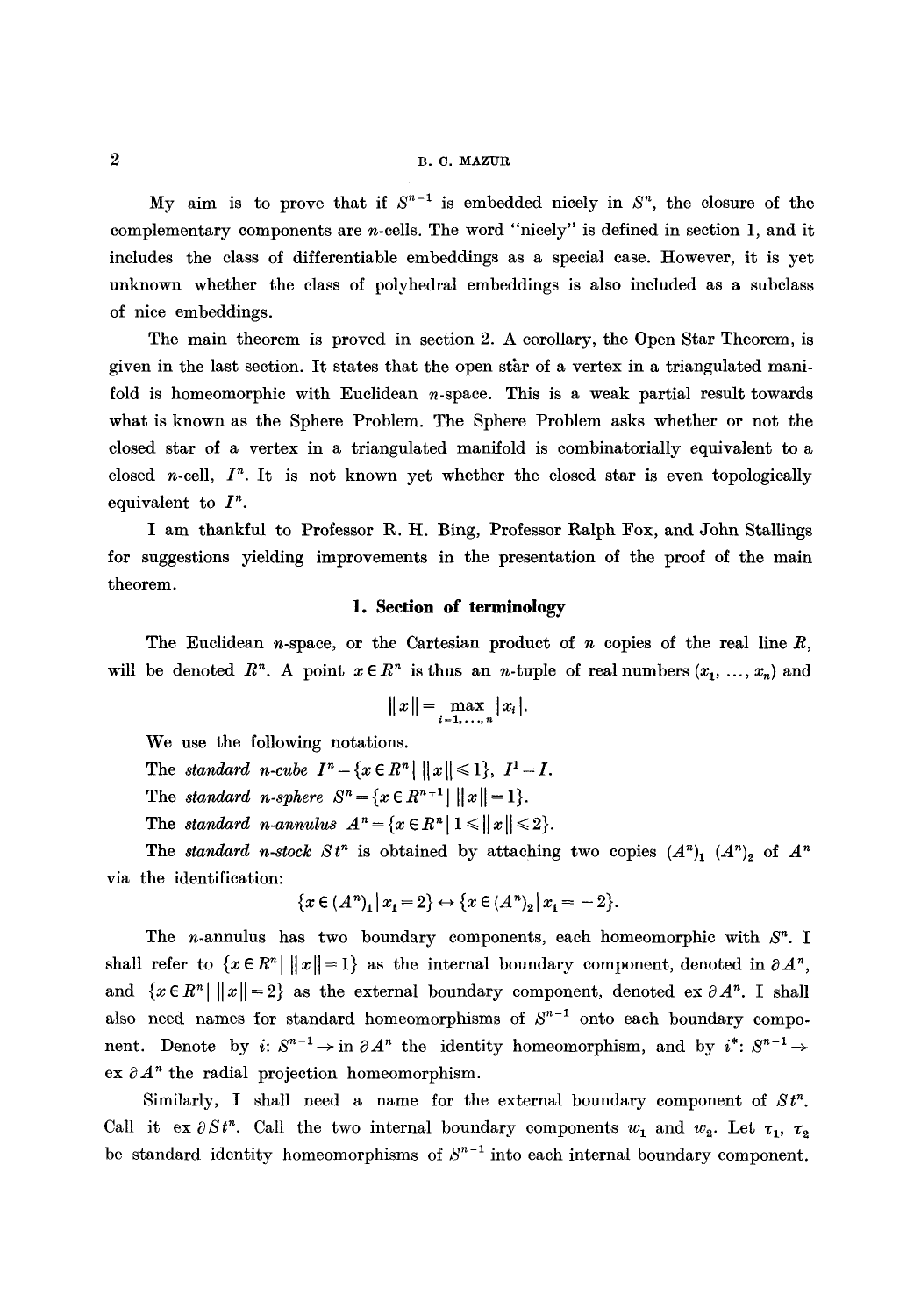Let  $\tau$  be some fixed homeomorphism of ex  $\partial S t^n$  onto  $S^{n-1}$ , for instance:

$$
\tau(x) = \begin{cases} \left(\frac{x_1 - 2}{4}, \frac{x_2}{2}, \dots, \frac{x_n}{2}\right) & \text{for } x \in (A^n)_1 \cap \text{ex } \partial S t^n, \quad x = (x_1, \dots, x_n) \\ \left(\frac{x_1 + 2}{4}, \frac{x_2}{2}, \dots, \frac{x_n}{2}\right) & \text{for } x \in (A^n)_2 \cap \text{ex } \partial S t^n, \quad x = (x_1, \dots, x_n). \end{cases}
$$

If X and Y are topological spaces,  $X \approx Y$  will signify that there is a homeomorphism between them.

If X is a manifold,  $\partial X$  will refer to its boundary, and int X will be the space  $X-\partial X$ .

If X and Y are topological spaces, and  $f: A \rightarrow Y$  a continuous map,  $X \cup_{f} Y$  or  $Y \cup_{f} X$  will refer to the topological space  $X \cup Y$  with the equivalence relation  $x \sim f(x)$ , equipped with the identification topology. There is no ambiguity arising from reversing the order of  $X$  and  $Y$ ; where it is absolutely clear which attaching map  $f$  is meant,  $X \cup_f Y$  may be referred to as  $X \cup Y$ . And further, in the course of the proof, iterated identifications  $X_1 \cup_{f_1} X_2 \cup_{f_2} \ldots \cup_{f_n} X_n$  will be used. Where no confusion can arise I shall dispense with the parentheses necessary to indicate the precise order of identifications.

By *CX*, the *cone* over a space X, is meant the space  $X\times [0, 1]$ , with  $X\times 0$ identified to a point. By a *subcone*  $C_t X$  is meant the image in  $CX$  of  $X \times [0, t]$  for  $0 \leq t \leq 1$ .

*A similarity transformation S:*  $CX \rightarrow CX$  is a map S of the form  $S(X \times t) = X \times \overline{S}(t)$ , where  $\overline{S}$ :  $[0, 1] \rightarrow [0, 1]$  is a monotonic continuous function such that  $\overline{S}(0)=0$ .

Finally, a *Euclidean similarity transformation* is a mapping T of  $R^n \to R^n$ which is of the form:

*T:*  $x \rightarrow \lambda x+b$ , where  $b \in \mathbb{R}^n$  and  $\lambda$  is a positive number, for  $x \in \mathbb{R}^n$ .

**DEFINITION:** An embedding  $\pi: S^{n-1} \to R^n$  is *nice* if one can extend  $\pi$  to a homeomorphism  $\pi^*: I \times S^{n-1} \to R^n$  (i.e.  $\pi^*(0 \times S^{n-1}) = \pi(S^{n-1})$ ) such that

(i)  $\pi^*((-1)\times S^{n-1})$  is contained in the bounded complementary component of  $\pi^*(0\times S^{n-1})$  [this requirement is made for convenience only] and

(ii)  $\pi^*$  is linear in the neighborhood of some point of  $(-\frac{1}{2}, 0) \times S^{n-1} \approx A^n \subset R^n$ . (This requirement, also, is phrased in a manner which saves words in a future application. Manifestly, there is no loss of generality incurred by assuming that the 'linear point' lie in that restricted territory.) Linear is meant in the sense of a map of a subset of the vector space  $R^n$  into itself.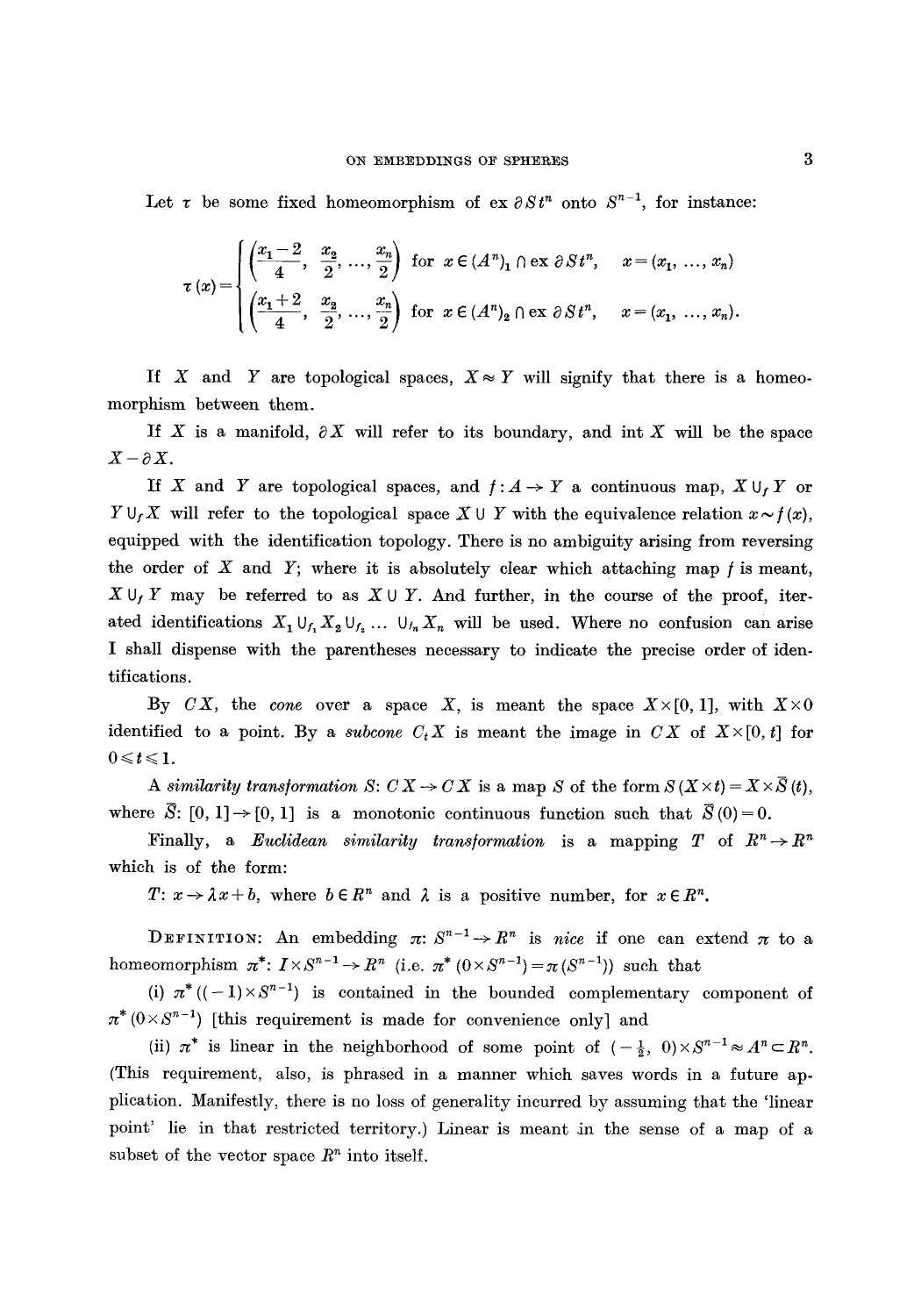## 4 B.C. MAZUR

#### **2. The main theorem**

The main theorem to be proved is the following:

**THEOREM.** Let  $S^{n-1}$  be nicely imbedded in  $S^n$ . Then the closures of the comple*mentary components of*  $S^{n-1}$  *are homeomorphic to the n-cell.* 

*Outline o/ the proo/.* 

(A) In the class of *n*-manifolds which bound  $(n-1)$ -spheres (in a nice way), a multiplication is defined. Intuitively, one takes two such manifolds  $M$ ,  $N$  and attaches them to the interior boundaries of an  $n$ -stock, forming a new manifold,  $M \cdot N$ , which again has an  $(n-1)$ -sphere boundary. Complications exist in the definition since we must prove that the final space  $M \cdot N$  is well defined. For, a priori,  $M \cdot N$ depends strongly on the homeomorphisms used to attach  $M$  and  $N$  to the interior boundaries.

(B) (Lemma 2)  $M \cdot N = N \cdot M$ .

(C) If  $M \subset S^n$ , one can construct a manifold N for which  $M \cdot N \approx I^n$ . (N is roughly the complementary manifold  $S<sup>n</sup>$ -int M.)

(D) Let  $B^{\infty} = M \cdot N \cdot M \cdot N$  ...  $\cup \infty$  where  $\infty$  is the one-point compactification of the rest, then (Lemma 3) there are two ways of viewing  $B^{\infty}$ .

(a)  $B^{\infty} = (M \cdot N) \cdot (M \cdot N) \dots \cup \infty$ 

and since  $M \cdot N \approx I^n$ ,  $B^{\infty} = I^n \cdot I^n$  ...  $\cup \infty$ ,

from which one easily deduces that  $B^{\infty} \approx I^{n}$ .

(b) 
$$
B^{\infty} = M \cdot (N \cdot M) \cdot (N \cdot M) \dots \cup \infty
$$

and since  $N \cdot M = M \cdot N$  by (B),

$$
B^{\infty}=M\cdot I^n\cdot I^n\, \dots\, \cup\, \infty
$$

from which one easily finds that  $B^{\infty} \approx M$ .

(E)  $M \approx I^n$  for by (b)  $M \approx B^{\infty}$ , and by (a),  $B^{\infty} \approx I^n$ .

*The proo].* 

*The Semi-Group* X. Let X be the collection of couples  $\mathcal{M} = (M, \Phi)$ , where

(i)  $M$  is a compact n-manifold with boundary embeddable in Euclidean nspace in such a manner that it has an  $(n-1)$ -sphere boundary  $\partial M$  nicely embedded in  $R^n$ ;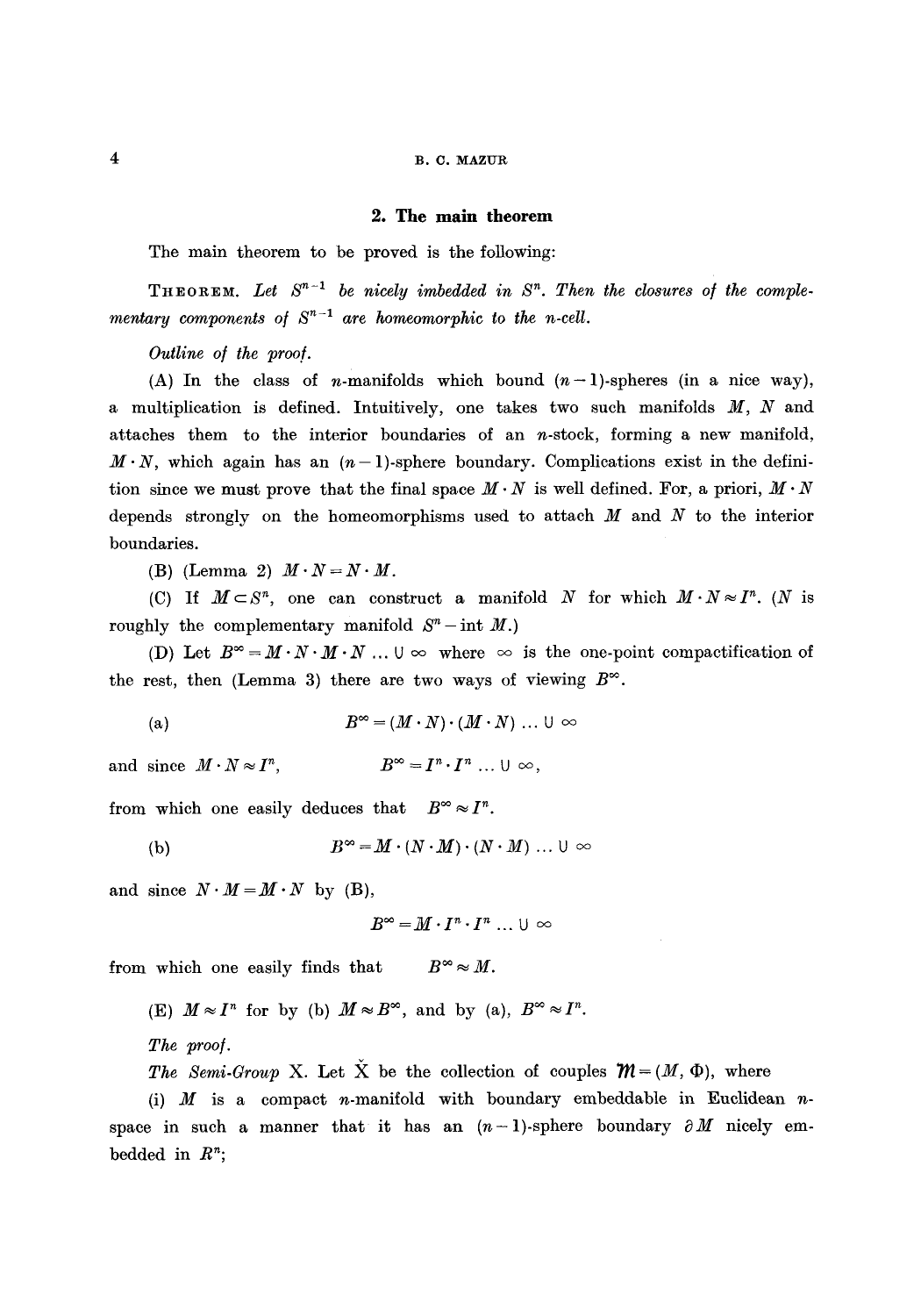(ii)  $\Phi: \partial M \to S^{n-1}$  is a homeomorphism.

If  $\mathcal{M} \in X$ ,  $\mathcal{M} = (M, \Phi)$ , I will denote M by  $|\mathcal{M}|$  and  $\Phi$  by  $\Phi_m$  when it is helpful to do so. Call  $|X|$  the set of manifolds M satisfying condition (i) above. Two elements  $m$ .  $m' \in X$  will be called *equivalent* (denoted:  $m \sim m'$ ) if there is a homeomorphism  $h: |\mathcal{W}| \rightarrow |\mathcal{W}'|$  and a commutative diagram:

$$
\frac{\partial |m|}{\partial m} \bigg| \frac{m'}{m} \bigg| \frac{m'}{\partial m'}
$$
\n
$$
\sum_{n=1}^{\infty} \frac{1}{\sigma_n} \frac{1}{n} \sum_{n=1}^{\infty} \frac{1}{n} \frac{1}{n} \frac{1}{n} \frac{1}{n}
$$

The object of real interest is the set of equivalence classes of  $\check{X}$ , under the relation defined above. Denote this set by  $X$ . A multiplication is defined in  $X$  as follows: If  $m, n$  are representatives in  $\check{X}$  of equivalence classes of X,

$$
\mathcal{W}\cdot \mathcal{H}=(|\mathcal{W}|\cup_{\tau_1\Phi_{\mathcal{W}}} S\,t^n\cup_{\tau_2\Phi_{\mathcal{W}}}|\mathcal{H}|,\;\tau).
$$

Notice that this is just a definition of what is commonly known as "addition of manifolds". The reason for carefulness is that at present we cannot prove that the naive definition of "manifold addition" is independent of the attaching homeomorphism. This is, in fact, the only reason that the elements of  $\check{X}$  were chosen to be couples  $(M, \Phi)$  rather than just topological spaces.

In order to justify the definition of  $\mathcal{W} \cdot \mathcal{U}$  we must prove the following two lemmas.

LEMMA. X is closed under this multiplication.

We have to show that  $|\mathcal{M} \cdot \mathcal{U}|$  satisfies (i). The proof is however simple and can be omitted.

I might also include the remark that it is not strictly necessary for the proof of the main theorem.

**LEMMA.** The above multiplication is well-defined on the equivalence classes of  $\check{X}$ , *and hence yields a multiplication in X.* 

All one need show to prove the lemma is that if  $\mathcal{W}$  is replaced by an element  $m' \in X$  equivalent to it,  $m \cdot \mathcal{N}$  and  $m' \cdot \mathcal{N}$  are again equivalent.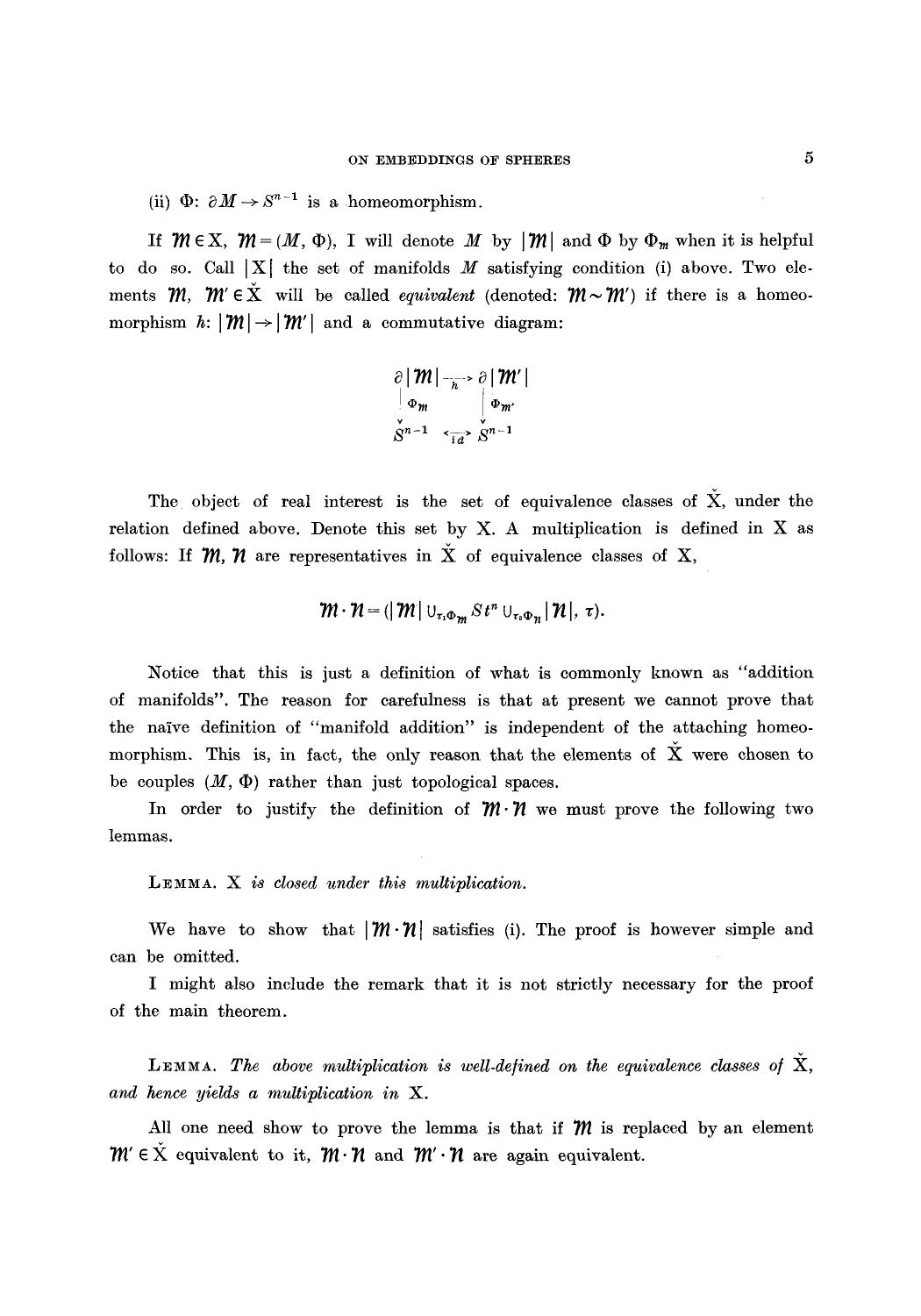By the definition of equivalence,  $\mathcal{M}$  and  $\mathcal{W}'$  satisfy a commutative diagram:

$$
\frac{\partial |\mathcal{M}|}{\partial m} \times \frac{h}{\partial m} \frac{\partial |\mathcal{M}'|}{\partial m} \frac{\partial m}{\partial m} \frac{\partial m}{\partial m} \frac{\partial m}{\partial m}
$$

where h is a homeomorphism  $h: |\mathcal{M}'| \rightarrow |\mathcal{M}|$  and

$$
\mathcal{W}' \cdot \mathcal{H} = (\mathcal{W}' \mid U_{\tau_1 \circ \Phi_{\mathcal{W}'}} S t^n \cup_{\tau_2 \circ \Phi_{\mathcal{H}}} |\mathcal{H}|, \tau)
$$
  
= (\mathcal{W} \mid U\_{\tau\_1 \circ \Phi\_{\mathcal{W}} \circ h} S t^n U\_{\tau\_2 \circ \Phi\_{\mathcal{H}}} |\mathcal{H}|, \tau).

The homeomorphism  $H: |\mathcal{M}' \cdot \mathcal{H}| \rightarrow |\mathcal{M} \cdot \mathcal{H}|$  defined as follows:

$$
\begin{cases} H/St^n \cup |\mathcal{H}| = \text{identity} \\ H/|\mathcal{H}'| = h \end{cases}
$$

yields the equivalence. H is thus defined on  $|\mathcal{W} \cdot \mathcal{H}|$ ; clearly it is defined compatibly with attaching maps and is a homeomorphism. Finally,  $H/\partial |W \cdot \mathcal{H}|$  is the identity homeomorphism yielding the commutative diagram:

$$
\frac{\partial |\mathcal{M}' \cdot \mathcal{H}|}{\int_{\pi}^{\pi} \mathcal{M}^{-1}} \frac{\partial |\mathcal{M} \cdot \mathcal{H}|}{\int_{\pi}^{\pi} \mathcal{M}^{-1}}
$$

We stated that  $X$  is a semi-group, or, in other words, the multiplication defined above is associative. This could easily be proved from the definition. However, it is not needed for the main theorem, and so I shall not prove it.

Let  $\mathcal{I} \in X$  be the couple  $(I^n, \iota)$  where  $\iota: \partial I^n \to S^{n-1}$  is the identity map.

LEMMA 1. If  $M \in |X|$  and f is a homeomorphism of  $\partial M$  onto in  $\partial A^n$ , then  $M \cup_{f} A^{n} \approx M$ .

LEMMA 1'. If  $m \in X$ , then  $m \cdot J = m$ .

*Proof of Lemma 1.* Intuitively the situation is clear.  $M \in |X|$  is so defined that  $\partial M$  has an annulus neighborhood,  $A^n$ . Since  $\partial M$  is an  $(n-1)$ -sphere nicely embedded in  $R^n$ ,  $\partial M = \rho(S^{n-1} \times 0)$  where  $\rho$  is a homeomorphism of, say,  $S^{n-1} \times [0, 1]$  into M. Let  $A^*$  be the annulus  $\rho(S^{n-1} \times [0, 1])$  in M, and denote by  $M^*$  the closure of the complement of  $A^*$  in M. Then  $M = M^* \cup A^*$ , and  $M \cup_f A^n = M^* \cup A^* \cup_f A^n$ .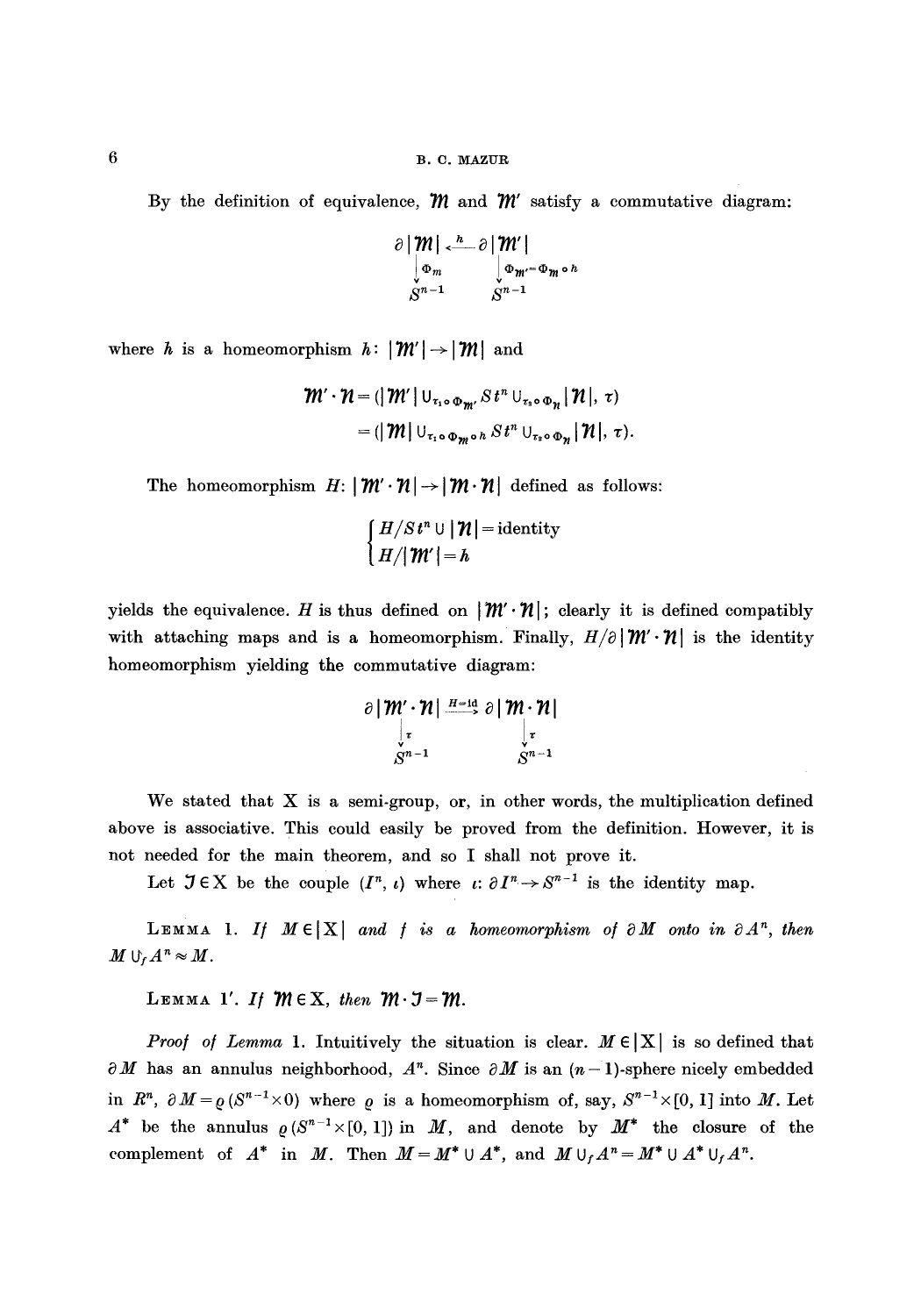A homeomorphism from  $M$  to  $M \cup_f A^n$  can be obtained by leaving the complement of  $A^*$  fixed and stretching it over itself and  $A^n$ . To define such a homeomorphism  $\mu: M \to M \cup_f A^n$  formally, let  $\mu$  be the identity on  $M^*$  and define  $\mu$  from

$$
A^* \text{ to } A^* \cup_f A^n \text{ by } \mu(\varrho(s,t)) = \begin{cases} \varrho(s, 2t) \in A^*, & 0 \leq t \leq \frac{1}{2}, \\ (f \varrho(s, 0), 4t - 1) \in A^n, & \frac{1}{2} \leq t \leq 1. \end{cases}
$$

Lemma 1' follows immediately from Lemma 1, since

$$
|\mathcal{M}\cdot \mathcal{I}|=|\mathcal{M}|\cup_{\tau_1\Phi_{\mathcal{M}}}(St^n\cup_{\tau_1\epsilon}I^n)\quad\text{and}\ \Phi_{\mathcal{M}\cdot \mathcal{I}}=\tau.
$$

There is a homeomorphism  $k: S t^n \cup_{\tau_{i} \in I} I^n \to A^n$ , sending  $\tau_1$  to  $\iota$  and  $\tau$  to  $\iota^{*-1}$ . Thus

$$
|\operatorname{\mathcal{M}}\cdot\operatorname{\mathcal{J}}|=|\operatorname{\mathcal{M}}|\cup_{\tau_1\Phi_{\operatorname{\mathcal{M}}}}A^n
$$

and  $\Phi_{m}$ .  $i^{*-1}$ . Furthermore,  $\mu$  of Lemma 1 yields a commutative diagram:

|          | $\Phi_m$                     | $\partial  m  \stackrel{\mu}{\longrightarrow} \partial  m \cdot \mathcal{I} $<br>$\begin{cases} \Phi_{m} \cdot \mathfrak{z} \\ S^{n-1} \end{cases}$ |  |
|----------|------------------------------|-----------------------------------------------------------------------------------------------------------------------------------------------------|--|
|          | $\sum_{n=1}^{\infty}$        |                                                                                                                                                     |  |
| LEMMA 2. | $m \cdot n \sim n \cdot m$ . |                                                                                                                                                     |  |

The essential point of the proof is contained in a statement concerning  $St<sup>n</sup>$ .

LEMMA 2'. There is a homeomorphism  $R^*$  of the standard n-stock which interchanges *the interior boundaries by a rigid Euclidean motion, and leaves the external boundary pointwise ]ixed. Further,* 

$$
T/w_1 = \tau_2 \tau_1^{-1}; \ T/w_2 = \tau_1 \tau_2^{-1}.
$$

Lemma 2' is obvious, and Lemma 2 follows immediately, for there is a homeomorphism  $T: |\mathcal{M}\cdot\mathcal{H}| \rightarrow |\mathcal{H}\cdot\mathcal{M}|$  i.e.

$$
T: |\mathcal{W}| \cup_{\tau_1 \circ \Phi_{\mathcal{W}}} S t^n \cup_{\tau_2 \circ \Phi_{\mathcal{H}}} |\mathcal{W}| \rightarrow |\mathcal{W}| \cup_{\tau_2 \circ \Phi_{\mathcal{W}}} S t^n \cup_{\tau_1 \circ \Phi_{\mathcal{H}}} |\mathcal{W}|,
$$

such that

$$
\begin{cases}\nT/St^n = R^* \\
T/\vert \mathcal{M} \vert = \text{identity} \\
T/\vert \mathcal{M} \vert = \text{identity}.\n\end{cases}
$$

It is merely a verification to show that  $T$  is well defined, and yields an equivalence between  $m \cdot n$  and  $n \cdot m$ .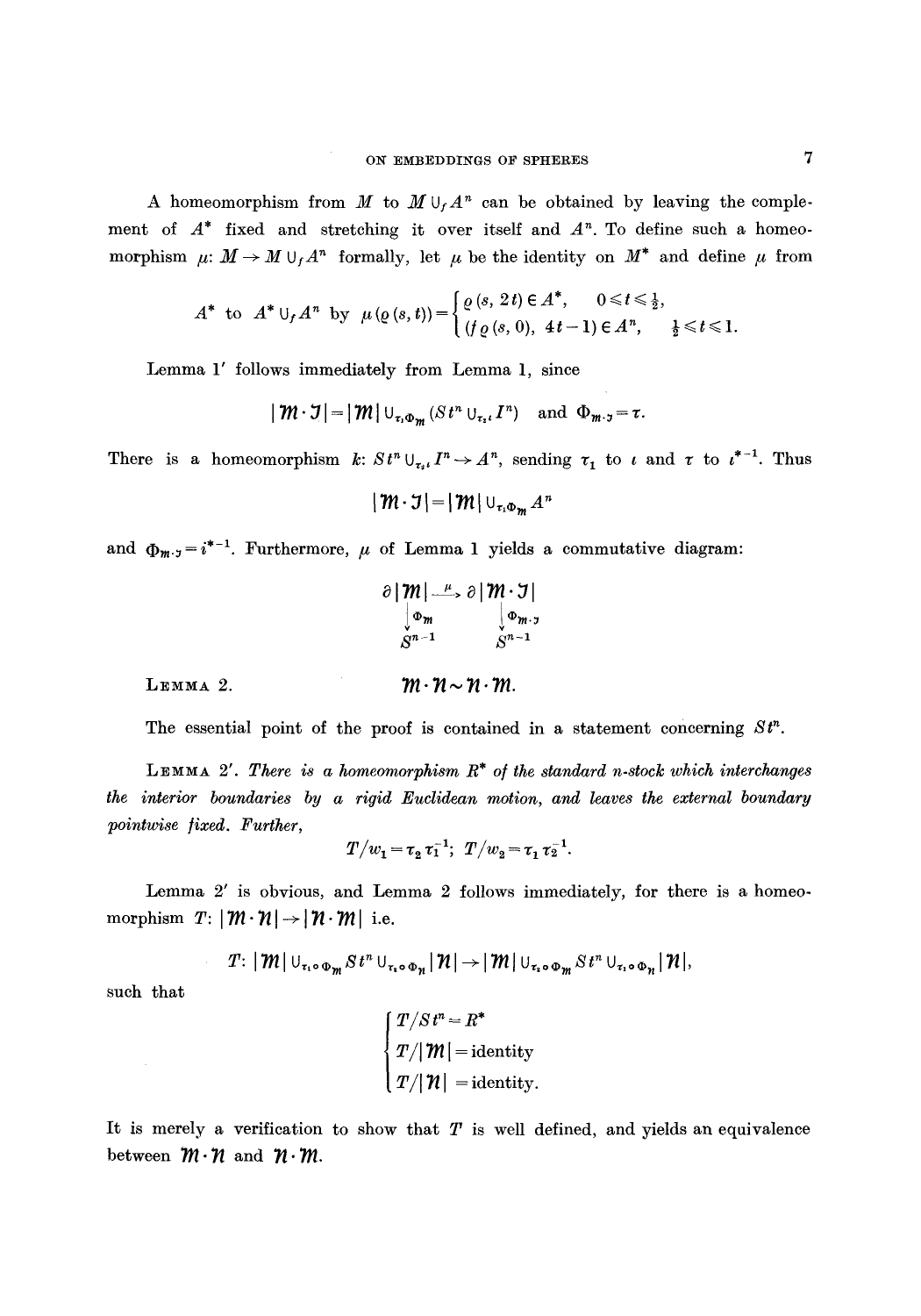

Fig. i.

**LEMMA 3.** If  $|\mathcal{W}\cdot\mathcal{W}| \approx I^n$ , then  $|\mathcal{W}|\approx I^n$ ,  $|\mathcal{W}| \approx I^n$ .

Let  $A^{\infty}$  be a topological space composed of an infinite number of annuli  $A_t$ attached side by side, compactified by a single point  $\infty$ .  $A^{\infty}$  is to be thought of as embedded in the Euclidean space. (See Fig. 1.)

Any two adjacent annuli  $A_i \cup A_{i+1}$  form an n-stock. Denote, as above (Fig. 1), the n-stocks  $A_{2i-1} \cup A_{2i}$  by  $\beta_i$  and  $A_{2i} \cup A_{2i+1}$  by  $\beta'_i$ . Let  $\omega_i$  be the internal boundary of  $A_i$ . There are Euclidean similarity transformations  $\sigma_i$ ,  $\sigma'_i$  bringing  $\beta_1 \rightarrow \beta_i$  and  $\beta_1 \rightarrow \beta'_i$ . Let  $\nu_i$  be the euclidean similarity transformation bringing  $\omega_1$  to  $\omega_i$ . Further,  $\beta_1$  is to be identified with the standard n-stock, and  $\omega_1$  with  $S^{n-1}$ .

We attach a copy  $M_i$  of  $M=|{\cal W}|$  in each  $\omega_{2i-1}$  by a homomorphism

$$
\partial M \xrightarrow[\Phi_m]{} S^{n-1} \xrightarrow[\nu_{2i-1}]{} \omega_{2i-1}
$$

and similarly a copy  $N_i$  of  $N = |\mathcal{H}|$  in each  $\omega_{2i}$  by a homeomorphism

$$
\partial N \xrightarrow{\overrightarrow{\Phi_{n}}} S^{n-1} \xrightarrow{\overrightarrow{v_{2i}}} \omega_{2i}.
$$

Let  $B^{\infty}$  be the "filled-in" space  $A^{\infty} \bigcup_i N_i \bigcup_j M_j$  and  $\tilde{\beta}'_i = \beta'_i \cup N_i \cup M_{i+1}$ . From the definition of  $\tilde{\beta}_i$ ,  $\tilde{\beta}'_i$ , it is clear that

 $\bar{\beta}_i \approx |\mathcal{W} \cdot \mathcal{H}| \approx I^n$ 

and, using Lemma 2,  $\tilde{\beta}'_i \approx |\mathcal{H} \cdot \mathcal{W}| \approx I^n$ .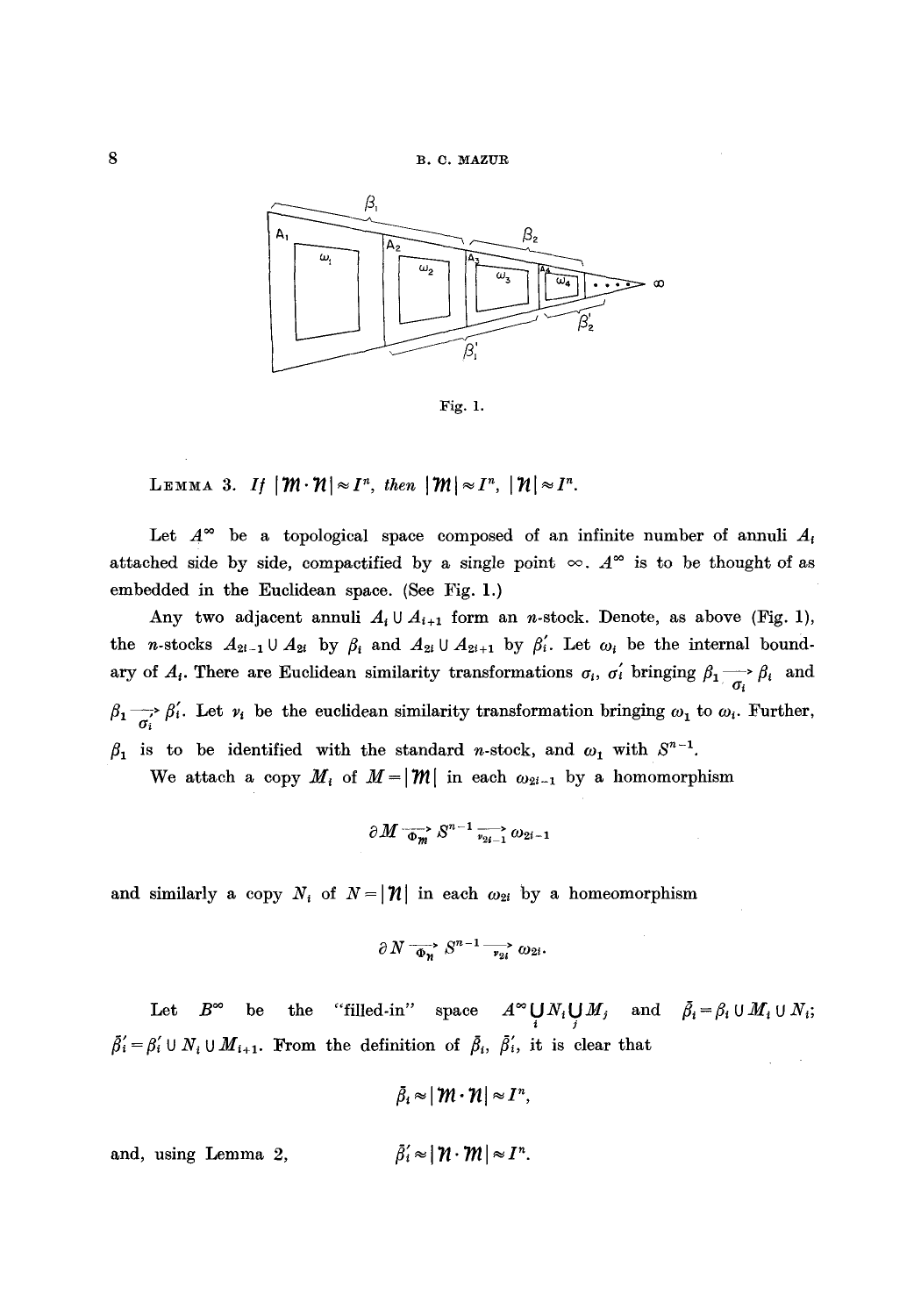$(I)$   $B^{\infty} \approx I^{n}$ .

Let K be the union of the external boundaries of  $\beta_i$ , compactified by  $\infty$ ,

$$
K=\bigcup_{i=1}^\infty\,\mathrm{ext}\,\,\partial\,\beta^i\,\cup\,\infty.
$$

K can be considered as a subset of  $A^{\infty}$  and hence of  $R^n$ . As a subset of  $R^n$ , ext  $\partial \beta^i$ bounds a cell,  $c_i$ , and it is clear that

$$
V=\bigcup_{i=1}^\infty c_i\cup\,\infty
$$

is homeomorphic to a cell,  $V \approx I^n$ .

There is a homeomorphism  $\Pi$  from  $V$  onto  $B^{\infty}$ .  $\Pi$  is defined to be the identity mapping from  $K \subset V$  to  $K \subset B^{\infty}$ . This defines  $\Pi$  on  $\partial c_i$  for each i

$$
\Pi\colon \partial\, c_i\,{\to}\, \partial\,\bar{\beta}_i.
$$

Since both  $c_i$  and  $\bar{\beta}_i$  are topological n-cells, one need only prove a simple lemma.

LEMMA (a). If  $\Pi$  is a homeomorphism of  $\partial I^n \to \partial I^n$ , then  $\Pi$  can be extended *to a homeomorphism* 

$$
\Pi^* \colon I^n \to I^n.
$$

*Proof.* Consider each  $I^n$  to be the unit ball in  $R^n$ , and extend  $\Pi$  radially. Therefore, one can extend  $\Pi$  to each  $c_i$ . This yields a homeomorphism  $\Pi^*: V \to B^\infty$ . Thus  $B^{\infty} \approx V \approx I^{n}$ .

(II)  $B^{\infty} \approx M$ . There is a second way to decompose  $B^{\infty}$ :

$$
B^{\infty} = (A_1 \cup M_1) \cup (\bigcup_{\substack{i \geq 1 \\ j \geq 1}} A_i \cup M_j \cup N_j) \cup \infty,
$$
  
or  

$$
B^{\infty} = (A_1 \cup M) \cup (\bigcup_{i} \bar{\beta}'_i \cup \infty).
$$

LEMMA (b).  $A_1 \cup (\bigcup_i \overline{\beta'_i} \cup \{\infty\}) \approx A^n$ .

*Proof.* Let  $K' = A_1 \cup \text{ext } \partial \beta'_i \cup \infty$ ,

considered as a subset of  $A^{\infty}$  and hence of  $R^n$ . Each ext  $\partial \beta'_i$  bounds a cell  $c'_i$  in  $R^n$ . Let

$$
V'=K'\cup(\bigcup_i c'_i),\ \ V'\subset R^n.
$$

It is clear that  $V' \approx A^n$ .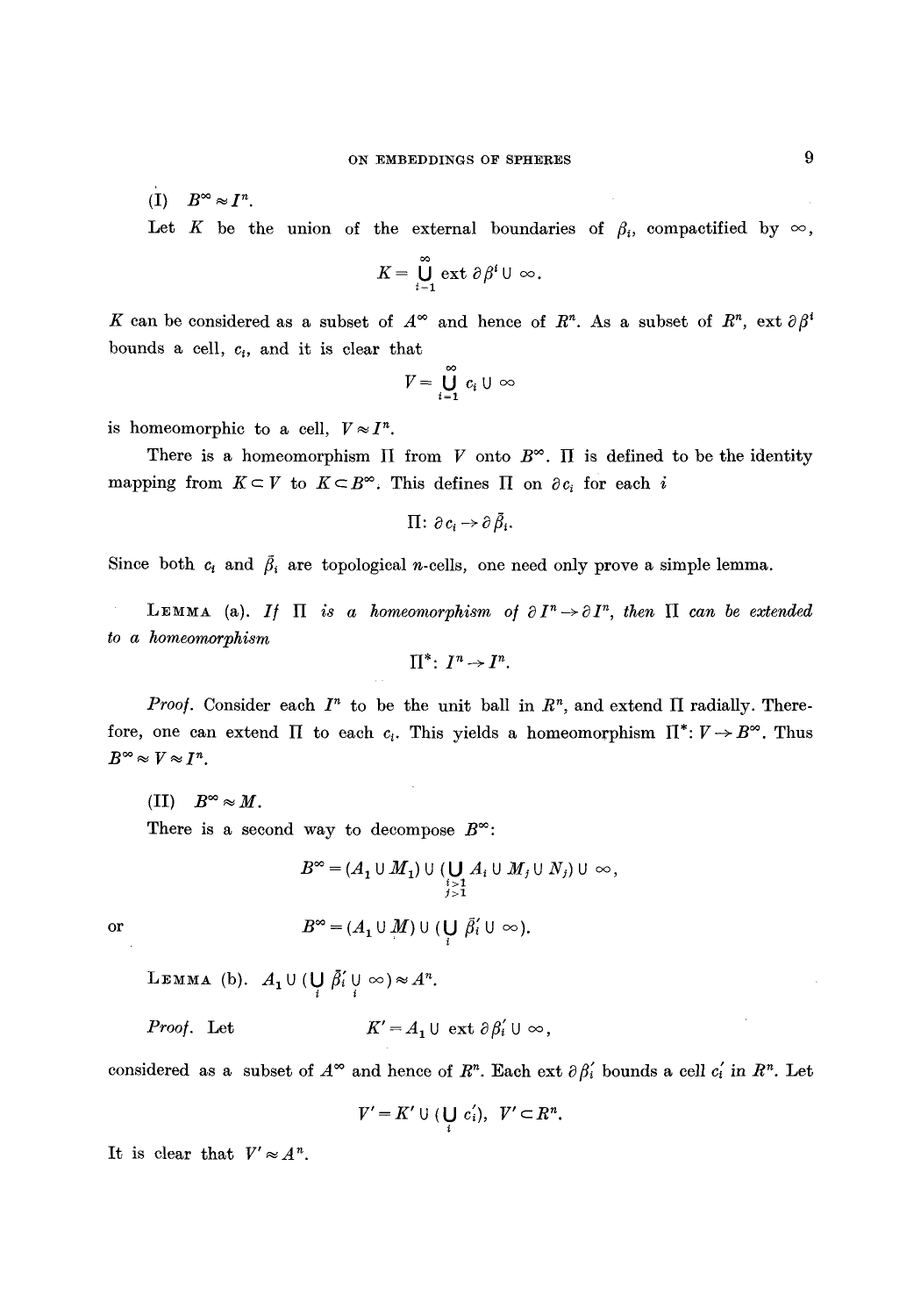

Fig. 2.

Define a homeomorphism  $\Pi'$  of V' onto  $A_1 \cup (\cup_i \tilde{\beta}_i) \cup \infty$  as follows.  $\Pi'$  maps  $K' \subseteq V'$  to  $K' \subseteq A_1 \cup (\bigcup_i \beta_i) \cup \infty$  by the identity map. This defines  $\Pi'$  on each  $\partial c_i$ .

$$
\Pi'\colon \partial c'_i\to \partial\bar{\beta}'_i.
$$

Since we know that  $c_i' \approx I^n$  and  $\bar{\beta}_i' \approx I^n$ , the above Lemma (a) allows us to extend  $\Pi'$ to a homeomorphism of each  $c_i'$  with each  $\bar{\beta}_i'$ . This yields the homeomorphism

$$
\Pi^*': V' \to A_1 \cup (\cup_i \overline{\beta'_i}) \cup \infty,
$$

proving- Lemma- (b).

We have obtained  $B^{\infty} \approx M \cup A^{n}$ . Lemma 1 applies, yielding

$$
B^{\infty} \approx M \cup A^{n} \approx M.
$$

(I) and (II) yield a proof of Lemma 3, for

$$
I^n \approx B^{\infty} \approx M.
$$

The argument is symmetrical in  $|\mathcal{M}|$  and  $|\mathcal{H}|$ , and so both  $|\mathcal{M}|$  and  $|\mathcal{H}|$  are topological cells.

We can now complete the proof of the main theorem.

Let M and N be the two complementary components. Let  $\varrho: S^{n-1}\to S^n$  be the nice embedding. Then one can assume that there is a map  $\rho: I\times S^{n-1}\to S^n$ , and, moreover,

$$
\rho([ -1, 0] \times S^{n-1}) \subset M, \qquad \rho([0, +1] \times S^{n-1}) \subset N.
$$

Let  $M^* = M - \rho \left( \left[ -\frac{1}{2}, 0 \right] \times S^{n-1} \right).$ 

$$
f_{\rm{max}}(x)=\frac{1}{2}x
$$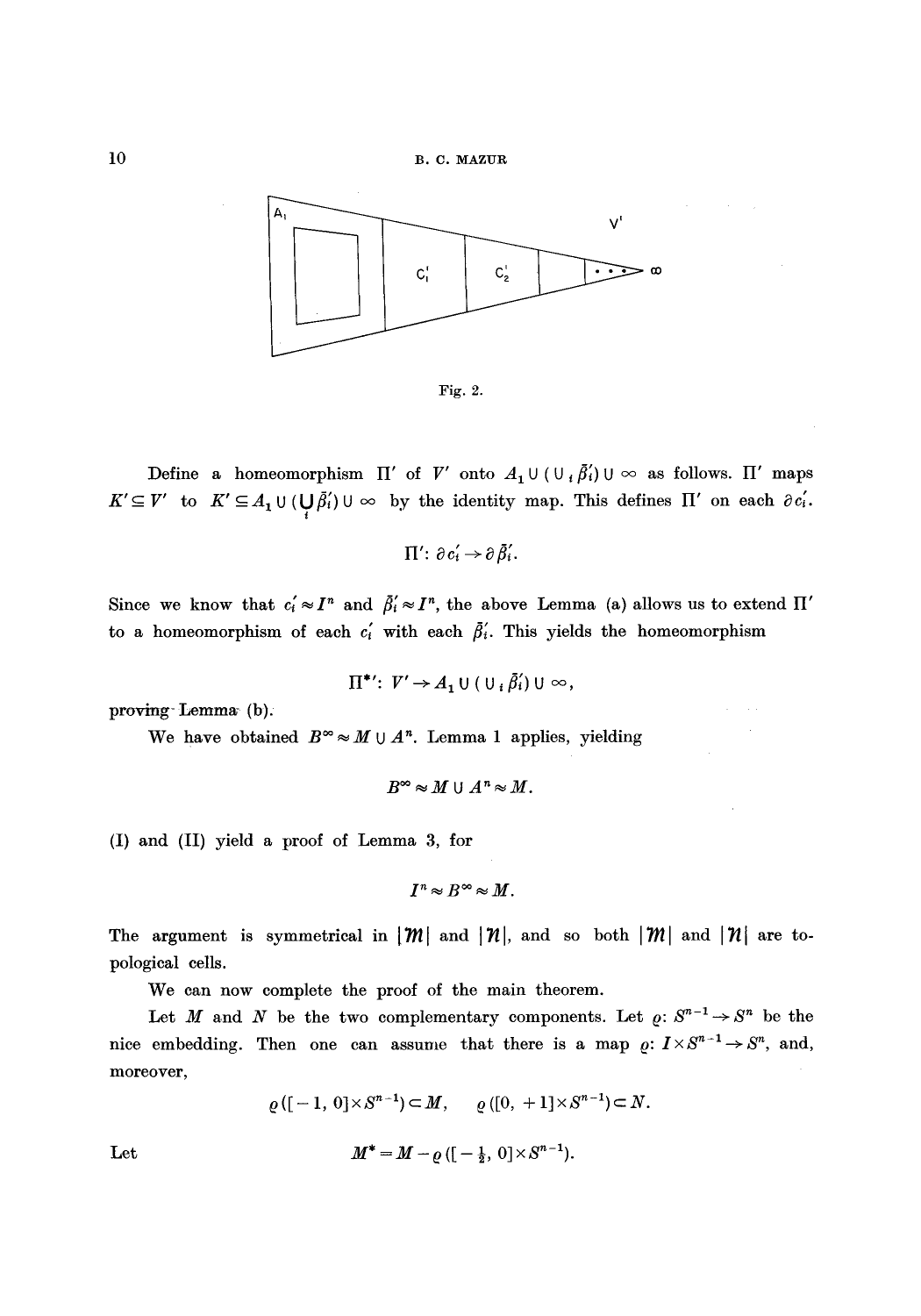Then  $M^* \approx M$ . To see this apply Lemma 1, after noticing that

$$
M = M^* \cup \varrho \left( \left[ -\frac{1}{2}, 0 \right] \cup S^{n-1} \right)
$$

and that  $\rho([-\frac{1}{2}, 0] \times S^{n-1}) = A$  is topologically an annulus. Then

$$
S^n = M^* \cup A \cup N \approx M \cup A \cup N.
$$

Since  $\rho$  is linear in the neighborhood U of a point in  $[-\frac{1}{2}, 0] \times S^{n-1}$ , let  $\Delta$  be a standard simplex in U. Then  $A$ -int  $\Delta$  is homeomorphic with the standard n-stock by a homeomorphism  $\mu$ :

$$
St^n \xrightarrow[\tilde{\mu}]{\pi} A - \text{int } \Delta.
$$

Also,  $\rho(\Delta)$  is a standard simplex in  $S^n$ , and so  $S^n$  - int  $\rho(\Delta) \approx I^n$ . Therefore,

$$
I^n \approx M \cup \varrho \circ \mu \left( S t^n \right) \cup N.
$$

Let 
$$
f = \mu^{-1} \circ \varrho^{-1} / \partial M, \ g = \mu^{-1} \circ \varrho^{-1} / \partial N.
$$

Then  $I^n = M \cup_f St \cup_g N$ . Or, if one sets

$$
\mathcal{W} = (M, f), \ \mathcal{W} = (N, g),
$$

$$
|\mathcal{W} \cdot \mathcal{W}| \approx I^{n}.
$$

But Lemma 3 applies and

then

$$
N=|\mathcal{H}|\approx I^n, \ \ M=|\mathcal{W}|\approx I^n,
$$

proving the theorem.

#### The differentiable case

The main theorem merely states that a topological equivalence between the closure of the interior component of a nicely embedded sphere and the standard cell can be obtained. This raises the question whether or not a diffeomorphism between  $X$  and the unit cell can be obtained when the embedding  $S^{n-1} \rightarrow S^n$  is assumed to be a diffeomorphism. That any differentiable embedding  $S^{n-1} \to S^n$  is nice in the above sense is a standard lemma (See Thom [3]). The methods of the proof can be refined, in this case, to yield a homeomorphism between X and  $I<sup>n</sup>$  which is actually an equivalence of differential structures except at the point  $\infty$ . More precisely, one can extend the given embedding

$$
\Phi\colon \partial I^n = S^{n-1} \to S^n
$$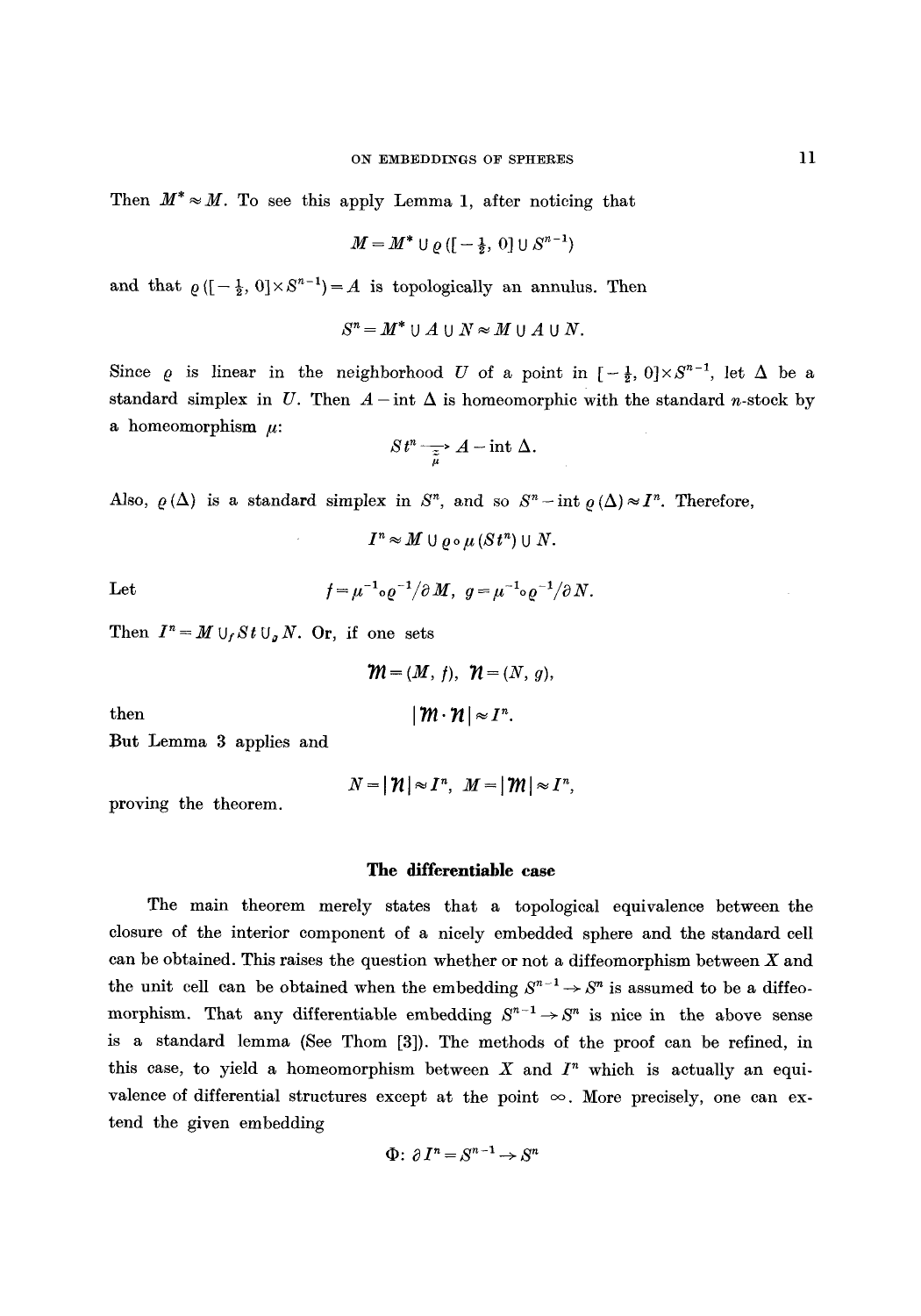to a homeomorphism  $\Phi^*: I^n \to S^n$ 

that is a diffeomorphism except at  $\infty$  [4].

In fact, this is the best one can hope for. Milnor [5] has exhibited a diffeomorphism  $\Phi: S^6 \to S^6 \subset S^7$  which cannot be extended to a diffeomorphism  $\Phi^*: I^7 \to S^7$ .

## **The simplicial case**

If one assumes that  $\Phi$  is a simplicial embedding it is unknown whether  $\Phi$  is nice in the above sense. Assume, then, that  $\Phi$  is a simplicial, nice embedding  $S^{n-1}$   $\longrightarrow$   $S^n$ . Then it is an open question whether or not  $\Phi$  can be extended to a simplicial homeomorphism  $\Phi^*: I^n \to S^n$ . Unlike the differentiable analogue there is no counter-example to this.

Moreover, it is a simple matter to refine the above proof to yield an extension  $\Phi^*$  which is simplicial except at  $\infty$ . This means that there is an infinite triangulation  $T_X$  of  $X-\infty$  and an infinite triangulation  $T_{I_n}$  of  $I^n-\Phi^{-1}(\infty)$  such that with respect to each of these triangulations  $\Phi^*$  is simplicial, and  $T_x$  is compatible with the triangulation of  $X-\infty$  inherited from X, and  $T_{I_n}$  is compatible with the triangulation of  $I^n - \Phi(\infty)$  inherited from  $I^n$ .

#### **Some further generalizations**

Let  $\mathcal X$  be the semi-group of knot types.  $\mathcal X$  is the set of equivalence classes of combinatorial imbeddings of  $S<sup>1</sup>$  in  $S<sup>3</sup>$ . Two imbeddings are equivalent if one can be brought to the other by a combinatorial automorphism of  $S<sup>3</sup>$  onto itself.

The definition of addition of knots is standard and the set  $\mathcal X$  forms a semigroup with respect to this operation. It was an observation of Fox that the construction used in the main theorem could be also used to prove that  $\mathcal K$  has no inverses, a theorem due originally to Shubert.

This remark can be generalized:

Define an imbedding  $\Phi: S^k \to E^n$  to be *invertible* if it satifies (1) and (2) below.

(1)  $\Phi$  is linear on some open set of  $S^k$ , which may be chosen to be the lower hemisphere, by obvious shifting. If two embeddings  $\Phi$ ,  $\Psi: S^k \to E^n$  satisfy (1), then there is a natural way to "add" them, obtaining an imbedding denoted  $\Phi + \Psi: S^k \to E^n$ .

(2) There is a Y, satisfying (1), such that  $f = \Phi + Y: S^k \to E^n$  extends to a homeomorphism

$$
f^*\colon D^{k+1}\to E^n,
$$

where  $D^{k+1}$  is the  $(k+1)$ -cell, and  $S^k$  is considered as its boundary.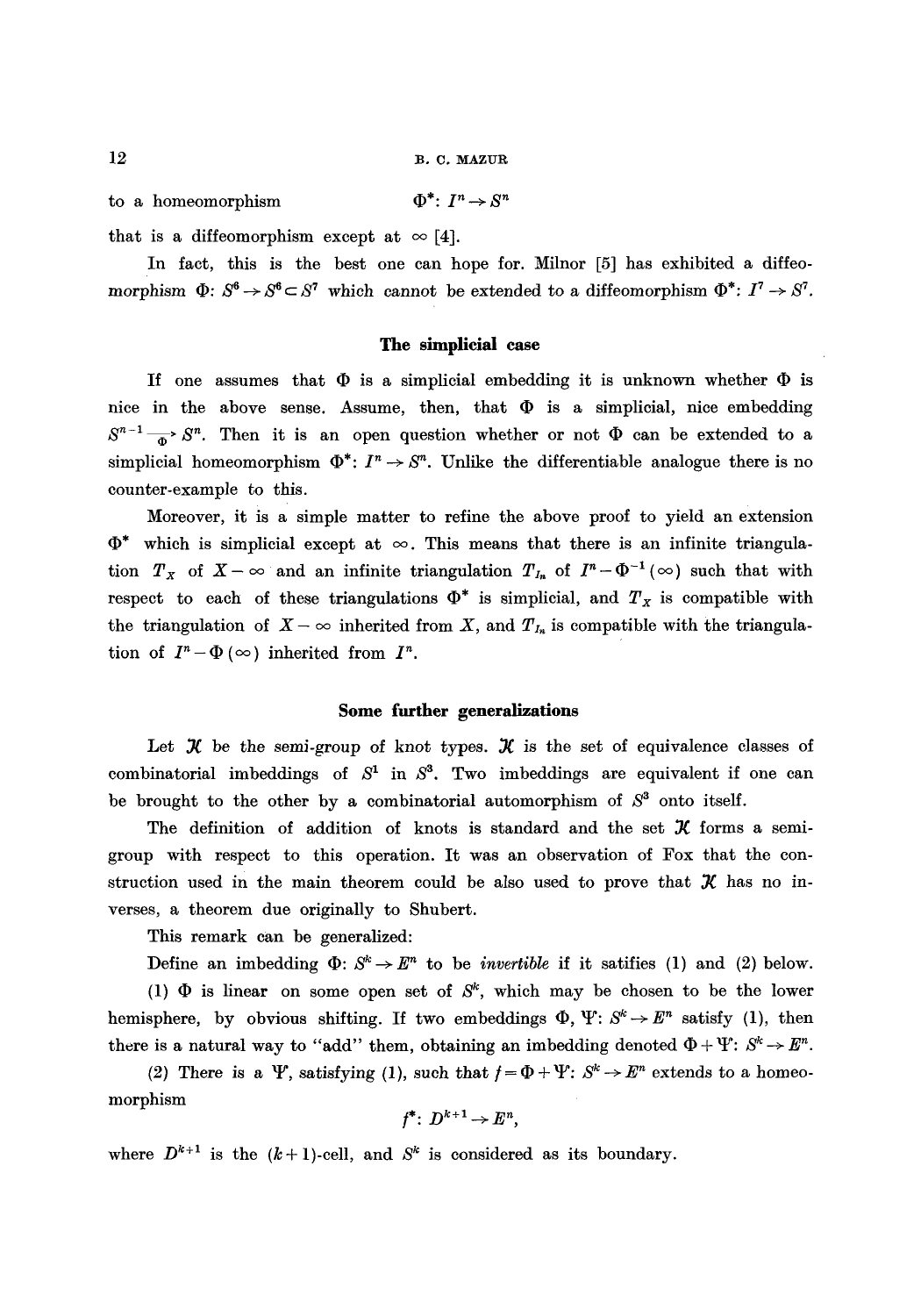

Fig. 3.

*The interior boundary of the*  $(i+1)$ *st copy of*  $I \times K$  *is attached to the exterior boundary of the j-th.* 

THEOREM. *If*  $\Phi: S^k \to E^n$  is invertible, then  $\Phi$  can be extended to a homeomorphism  $\Phi^* \colon D^{k+1} \to E^n$ .

A proof and applications of this fact will be given elsewhere.

#### **3. The open star theorem**

By a triangulated manifold will be meant a simplicial complex that is topologically locally Euclidean. The *closed star* of a vertex v in a triangulated manifold M will be the subeomplex of M consisting of all simplices containing v. The *open star* of  $v$  is just the interior of the closed star of  $v$ .

THEOREM. The open star of a vertex in a triangulated n-manifold is topologically *equivalent to*  $R^n$ .

*Proof.* Let  $K$  denote the boundary of the closed star of a vertex  $v$ . Then the open star of v can be considered to be just  $CKUK\times IUK\times IU$ ... where the attaching maps are as in Fig. 3.

Choose  $\sigma$ , an *n*-dimensional simplex with v as vertex. Let  $\sigma'$  be a simplex contained in  $\sigma$ , and similar in shape to  $\sigma$ . Then  $\partial(\sigma')$  is an  $(n-1)$ -sphere nicely embedded in  $\sigma$ .

Let U be a neighborhood of v homeomorphic with  $R<sup>n</sup>$ , disjoint from  $\gamma$ ,  $\gamma'$ , the opposite faces of v in  $\sigma$  and  $\sigma'$ . I assume that  $\sigma'$  has been chosen sufficiently near  $\sigma$  so that  $\sigma'$  intersects U and that  $U \subset CK$ .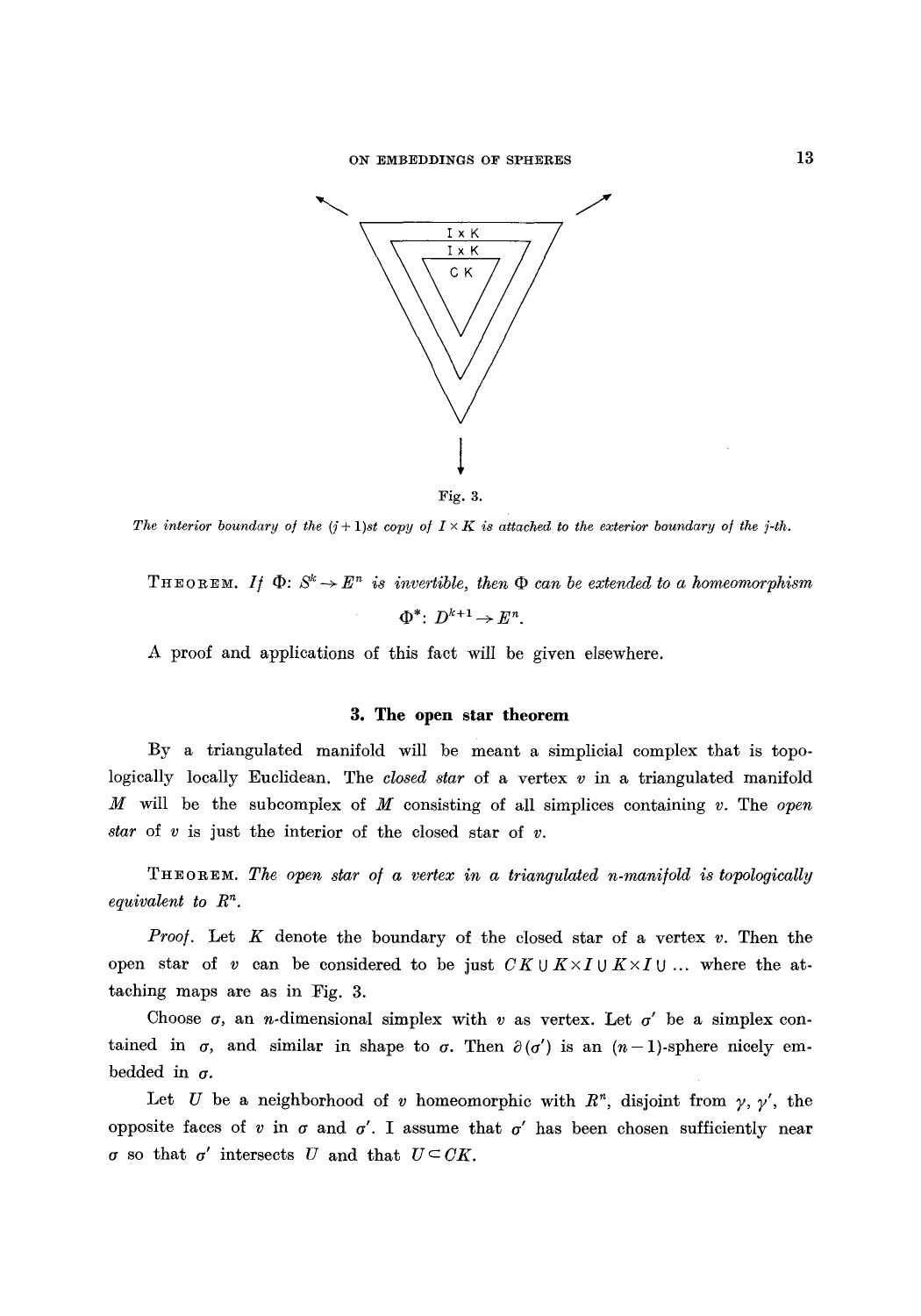

Fig. 4.

Choose a point  $p \in \text{int } \sigma' \cap U$ . Since U is Euclidean space, there is a homeomorphism  $\lambda: U \to U$ , such that  $\lambda$  is the identity homeomorphism outside of a sufficiently large sphere  $S \subset U$ , and  $\lambda(p) = v$ . The homeomorphism  $\lambda$  can be extended to a homeomorphism of  $CK \rightarrow CK$  by defining  $\pi$  to be the identity outside S.  $\lambda(\partial(\sigma'))$ is a sphere  $\Sigma$ , which contains v in its interior. If y is the face opposite v,  $\lambda(\gamma) = \gamma$ .

Choose a sufficiently small subcone  $C'K$  of  $CK$  so that  $C'K$  lies entirely in the interior of  $\Sigma$ . The region between *CK* and int *C'K* is topologically  $K \times I$ . Therefore  $\Sigma \subset K \times I$ , and there is a copy,  $\Sigma_i$ , of  $\Sigma$  embedded in each  $K \times I$  contained in the open star. See Fig. 5.

**LEMMA 4.** The closed region  $\Lambda$  between  $\Sigma_j$  and  $\Sigma_{j-1}$  is topologically an annulus.

One could obtain Lemma 4 by first proving the simple but technical corollary to the main theorem:

Let  $\Phi$ ,  $\Psi$  be two nice embeddings of  $S^{n-1}$  into  $S^n$  such that  $\Phi(S^{n-1}) \cap \Psi(S^{n-1})$  is *empty. Then the closure of the complementary component of*  $\Phi(S^{n-1}) \cup \Psi(S^{n-1})$  which *has*  $\Phi(S^{n-1}) \cup \Psi(S^{n-1})$  *as boundary is topologically an annulus.* 

I content myself, however, with a direct application of the main theorem.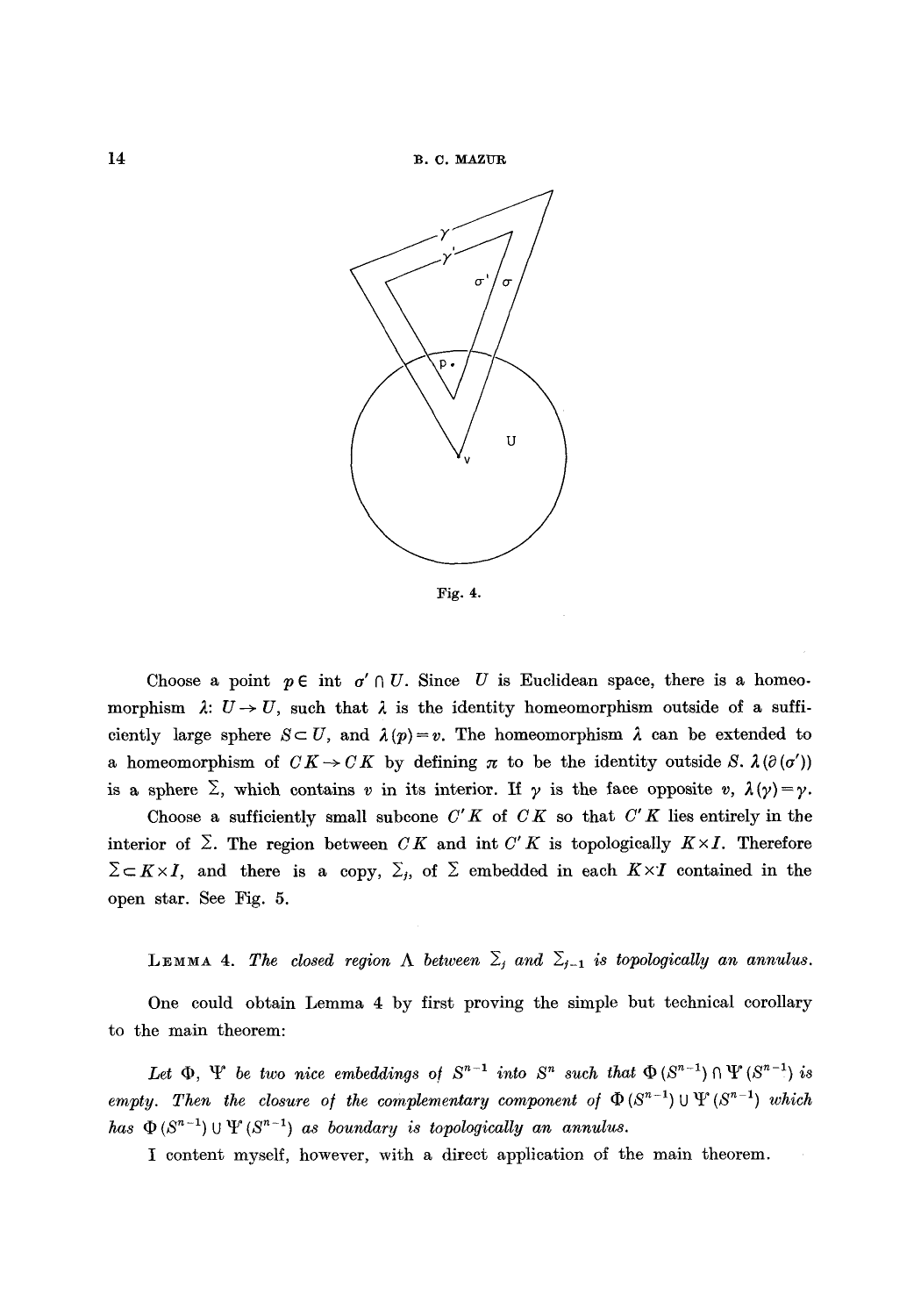

Fig. 5.





Each  $\sum_{j} C K \bigcup_{k=1}^{j} (K \times I)_k$  is the image of  $\Sigma = \lambda (\partial \sigma')$  under a similarity transformation  $\tau_j$ . Both  $\Sigma_j$  and  $\Sigma_{j-1}$  are contained in  $\tau_j \lambda(\sigma)$  and

$$
\Sigma_j = \tau_j \lambda (\partial \sigma'),
$$
  

$$
\Sigma_{j-1} = \tau_{j-1} \lambda (\partial \sigma').
$$

Since  $\lambda$  is the identity transformation on  $\gamma$ ,  $\gamma \subset \partial \sigma'$  is mapped linearly onto  $\gamma_j = \tau_j \lambda(\gamma)$  in  $\Sigma_j$ , and also onto  $\gamma_{j-1} = \tau_{j-1} \lambda(\gamma)$  in  $\Sigma_{j-1}$ . Thus  $\gamma_j$ ,  $\gamma_{j-1}$  are linear simplices.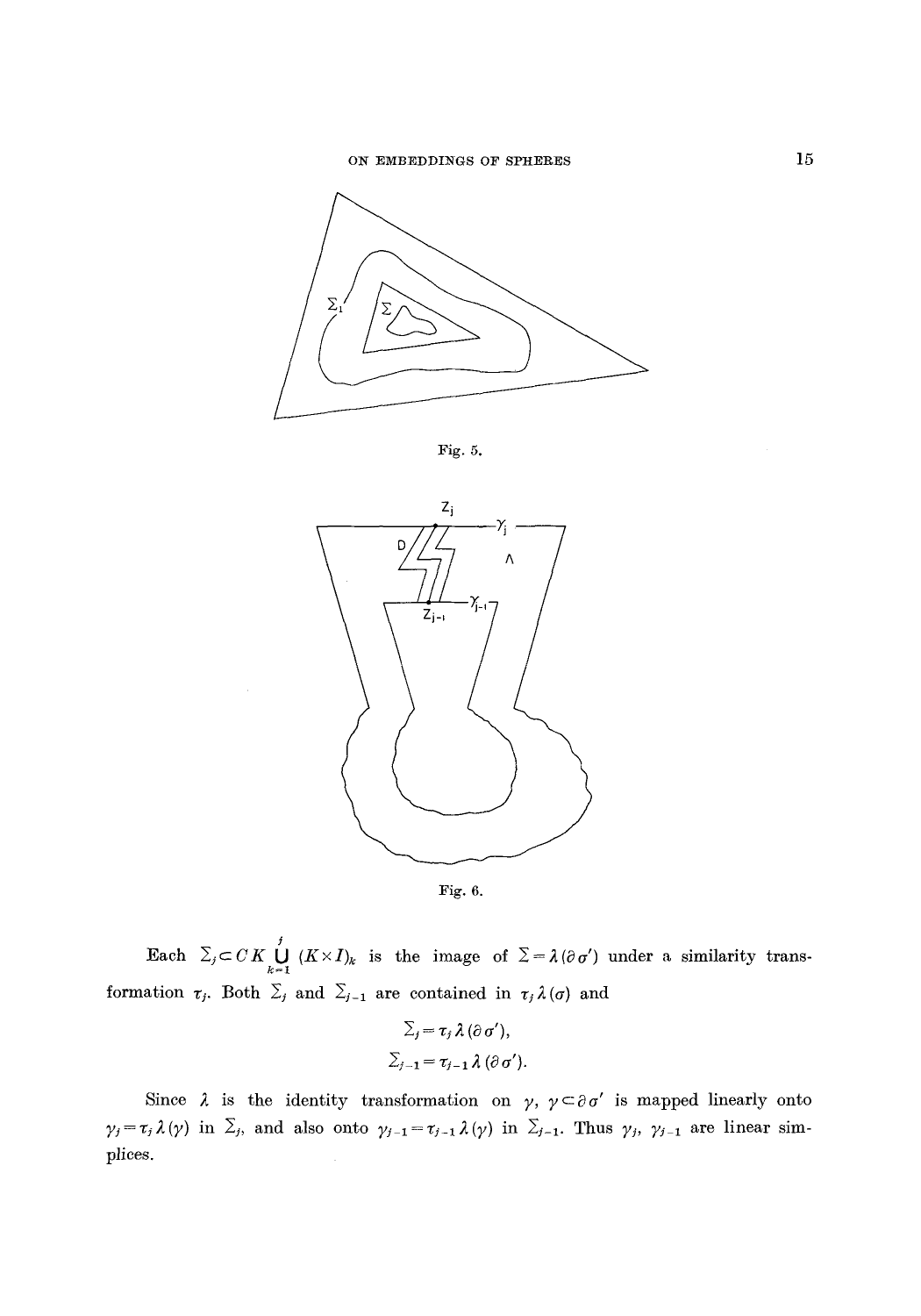

Fig. 7.

LEMMA 5. There is an *n*-cell (pictorially it is a tube) D contained in  $\Lambda$  and intersecting  $\gamma_j$  and  $\gamma_{j-1}$  on  $(n-1)$ -cells  $\Delta_j$  and  $\Delta_{j-1}$  respectively.

The construction of  $D$  is straightforward, and I shall merely sketch the method by which one may obtain such a D.

First a point  $z_j \in \gamma_j$  can be joined to a point  $z_{j-1} \in \gamma_{j-1}$  by an arc C in  $\Lambda$ . Take an open neighborhood of C, and in it, replace C by a polygonal arc  $\check{C}$ . Finally take a closed regular neighborhood of  $\check{C}$  in  $\Lambda$ ,  $\check{D}$ . Since  $\gamma_j$  and  $\gamma_{j-1}$  are hyperplanes (locally) one can modify  $\check{D}$  near  $z_j$  and  $z_{j-1}$  to yield D, a regular neighborhood which intersects  $\gamma_j$  and  $\gamma_{j-1}$  at  $(n-1)$ -cells  $\Delta_j \ni z_j$ ,  $\Delta_{j-1} \ni z_{j-1}$ .

LEMMA 6.  $\partial(\Lambda - D)$  *is an (n-1)-sphere nicely embedded in*  $\tau_j \lambda(\sigma)$ , *where*  $\tau_j \lambda(\sigma)$ *is considered to be a simplicial n-cell with simplicial structure transported from a by*  $\tau_i \lambda$ .

The proof of Lemma 6 is straightforward and tedious, and so it is omitted.

We now prove Lemma 4.

Consider  $A^n$  to be  $\partial \sigma' \times I$ . Define a mapping  $\partial \sigma'$  be  $\partial \sigma' \times \partial \sigma'$  to  $\Sigma_i$  by  $\tau_i \lambda$ , and  $\partial \sigma' \times 1$  to  $\Sigma_{j-1}$  by  $\tau_{j-1} \lambda$ . Construct a tube

$$
D' \subset \partial \sigma' \times I
$$

$$
\tau_i^{-1} \Delta_i \subset \partial \sigma' \times 0
$$

from

to

$$
\tau_{j-1}^{-1} \Delta_{j-1} \subset \partial \sigma' \times 1,
$$

in such a way that the closure of

$$
\partial \sigma' \!\times\! I\!-\!D'
$$

is topologically an n-cell, *D".* 

 $\delta$  is already defined on

$$
\partial\,\tau_j^{-1}\,\Delta_j\ \mathsf{U}\ \partial\,\tau_{j-1}^{-1}\,\Delta_{j-1},
$$

but undefined on

 $L' = \partial D' - \tau_i^{-1} \Delta_i \cup \tau_{i-1}^{-1} \Delta_{i-1}.$